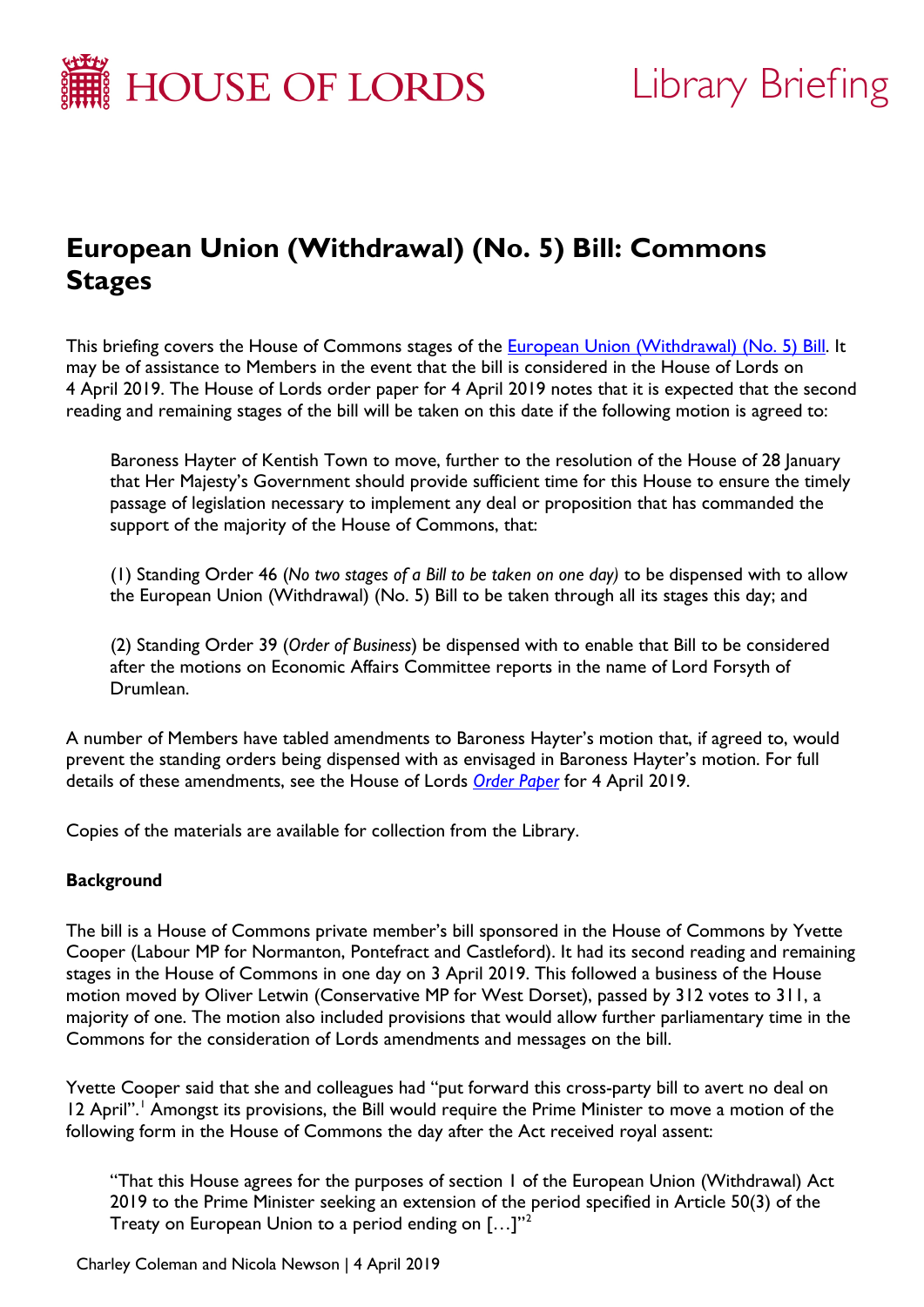The motion would include in the square brackets a date selected by the Prime Minister but the motion would be subject to amendment by the Commons. The Prime Minister would be required to seek an extension to the date in the motion as agreed by the Commons. Should the European Council propose an alternative date, the bill would provide that a further motion be moved by the Prime Minister for agreement or amendment by the Commons.

Further background to the bill and coverage of its provisions is given in the House of Commons Library briefing *[European Union \(Withdrawal\) \(No. 5\) Bill 2017](https://researchbriefings.parliament.uk/ResearchBriefing/Summary/CBP-8541)*–*19* produced prior to its second reading in the Commons.

# **Second Reading**

The bill passed its second reading in the House of Commons by [3](#page-3-2)15 votes to 310, a majority of five.<sup>3</sup> The Speaker of the House of Commons ruled that it was not necessary to seek Queen's consent to the bill and that no ways and means resolution or money resolution was required.<sup>[4](#page-3-3)</sup>

# **Committee Stage**

The committee stage was taken in committee of the whole House. Three amendments were made to the bill without division. Two of these were drafting amendments moved by Yvette Cooper:

- Amendment 13 corrected a reference in clause 1(2) of the bill so that it now reads "for the purposes of section 1" rather than the "for the purposes of section 2".
- Amendment 14 clarified that the "2018 Act" referred to in clause 2 of the bill (which is now clause 3 in the Lords version of the bill) is a reference to the European Union (Withdrawal) Act 2018.

The third amendment agreed to at committee stage was new clause 13 moved by the Government, which made changes to the procedure for amending the date of exit day in domestic law. Section 20 of the European Union (Withdrawal) Act 2018 sets the date of the UK's exit day from the EU in domestic law, and also contains provision for the date to be changed by secondary legislation to ensure that the definition used in domestic law matches the date on which the EU Treaties cease to apply to the UK. Paragraph 14 of schedule 7 of the 2018 Act provided that regulations to change the date of exit day "may not be made unless a draft of the instrument has been laid before, and approved by a resolution of, each House of Parliament". This is known as the affirmative procedure. This procedure was followed to change the date of exit day in domestic law following the UK's agreement with the EU to extend the article 50 period beyond 29 March 2019. For further information, see:

- House of Lords Library, *[Extending Article 50: European Union \(Withdrawal\) Act 2018 \(Exit Day\)](https://researchbriefings.parliament.uk/ResearchBriefing/Summary/LLN-2019-0038)  [\(Amendment\) Regulations 2019](https://researchbriefings.parliament.uk/ResearchBriefing/Summary/LLN-2019-0038)*, 26 March 2019
- House of Commons Library, ['EU 'Exit Day' is Changed in UK Law'](https://commonslibrary.parliament.uk/brexit/the-eu/eu-exit-day-is-changed-in-uk-law/), 28 March 2019
- House of Lords Library, *[Brexit and Delegated Legislation](https://researchbriefings.parliament.uk/ResearchBriefing/Summary/LLN-2019-0040)*, 29 March 2019

The Government's new clause changes the procedure for making any further regulations amending the date of exit day in domestic law, so that they would be made by the negative procedure rather than the affirmative procedure. Under the affirmative procedure, regulations cannot be made without the approval of both Houses of Parliament. Under the negative procedure, regulations could be made and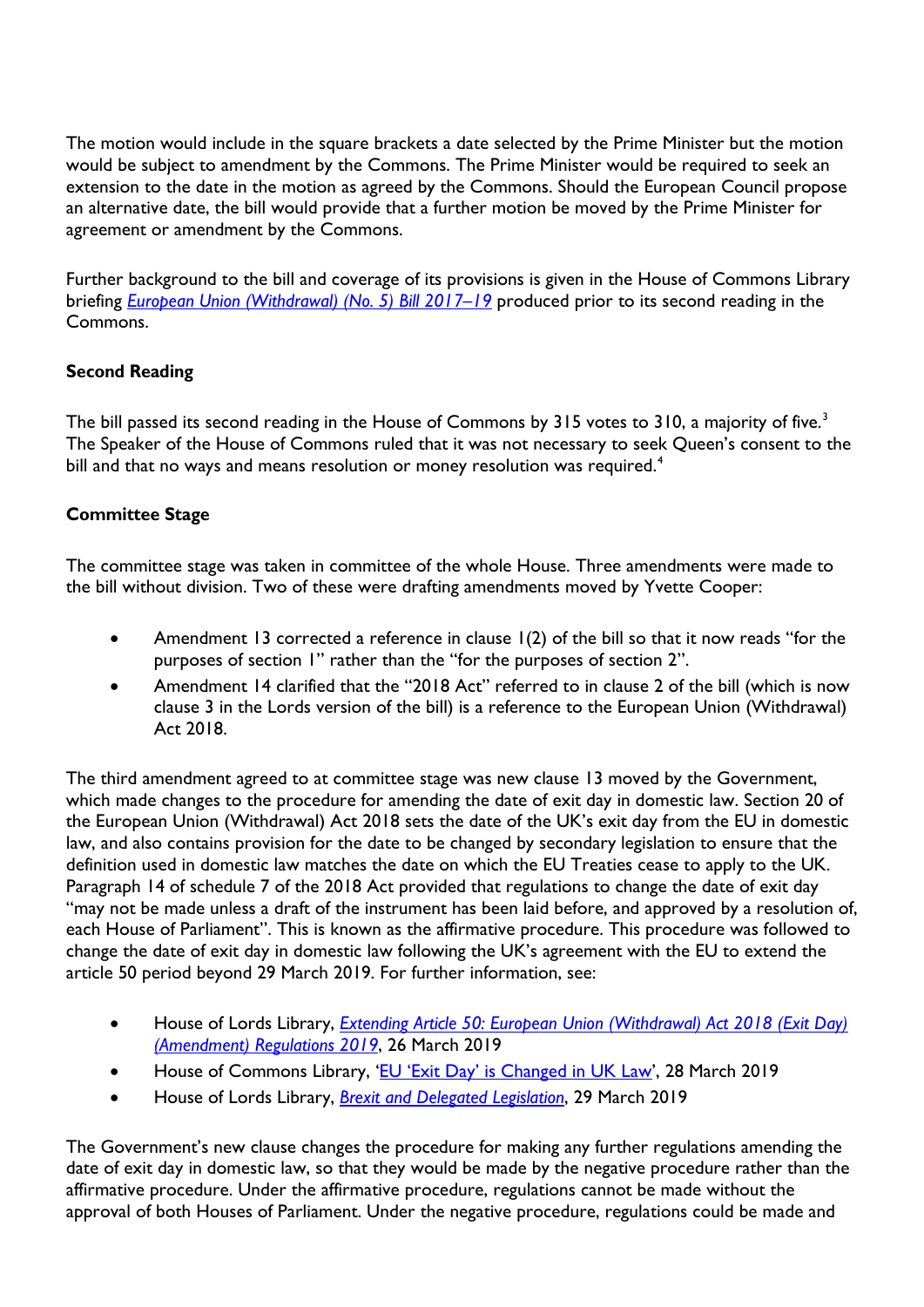come into force immediately, subject to annulment by either House.

Robin Walker, Parliamentary Under Secretary of State for Exiting the European Union, said that the Government opposed the bill, but was moving amendments as it had "no choice but to improve the bill and limit its most damaging effects".<sup>[5](#page-3-4)</sup> He explained that the current position is that exit day is 12 April 2019 in international and domestic law. In his view, the bill "creates a real risk that we could be timed out and be unable to agree an extension with our European partners and implement it in domestic law". He explained that "the reason why we are seeking this change of moving from the affirmative to the negative procedure […] is simply to provide the speed that I think this House would want in the context of a deal having been agreed". He argued that it was "prudent that we are able to make the SI [statutory instrument] under the negative procedure to ensure that our statute book reflects what is agreed in international law".<sup>[6](#page-3-5)</sup> The Government's new clause was added to the bill without division. It is now clause 2 in the Lords version of the bill.

Several other amendments and new clauses (including a second government amendment) were defeated on division at committee stage, as summarised in the table below:

| Mover                                                              | <b>Amendment</b><br><b>Number</b> | <b>Description</b>                                                                                                                                                                                                             | <b>Result</b>                                                                      |
|--------------------------------------------------------------------|-----------------------------------|--------------------------------------------------------------------------------------------------------------------------------------------------------------------------------------------------------------------------------|------------------------------------------------------------------------------------|
| George Eustice<br>(Conservative MP for<br>Camborne and<br>Redruth) | 21                                | To remove subsections $I(6)$ and $I(7)$ from the bill.                                                                                                                                                                         | Ayes: 304<br><b>Noes: 313</b><br>Defeated by a                                     |
| Government                                                         | 22                                | Member's explanatory statement: "This amendment<br>ensures that the bill does not limit the powers that<br>a Minister of the Crown would otherwise have to<br>seek, or agree to, an extension of the article 50(3)<br>period". | majority of 9<br>Ayes: 220<br><b>Noes: 400</b><br>Defeated by a<br>majority of 180 |
| Anne Main<br>(Conservative MP for<br>St Albans)                    |                                   | To add a new subsection at the end of clause I<br>specifying: "But the Prime Minister may not agree to<br>any extension of the article 50 period proposed by<br>the European Council which is later than 22 May<br>2019".      | Ayes: 123<br><b>Noes: 488</b><br>Defeated by a<br>majority of 365                  |
| Sir William Cash<br>(Conservative MP for<br>Stone)                 | New clause 4                      | Member's explanatory statement: "This new clause<br>would prevent further amendments to standing<br>orders etc".                                                                                                               | <b>Ayes: 105</b><br><b>Noes: 509</b><br>Defeated by a<br>majority of 404           |

### **Report Stage**

The Chairman of Ways and Means reported that the committee had gone through the bill and made amendments. There was no further debate at this stage.